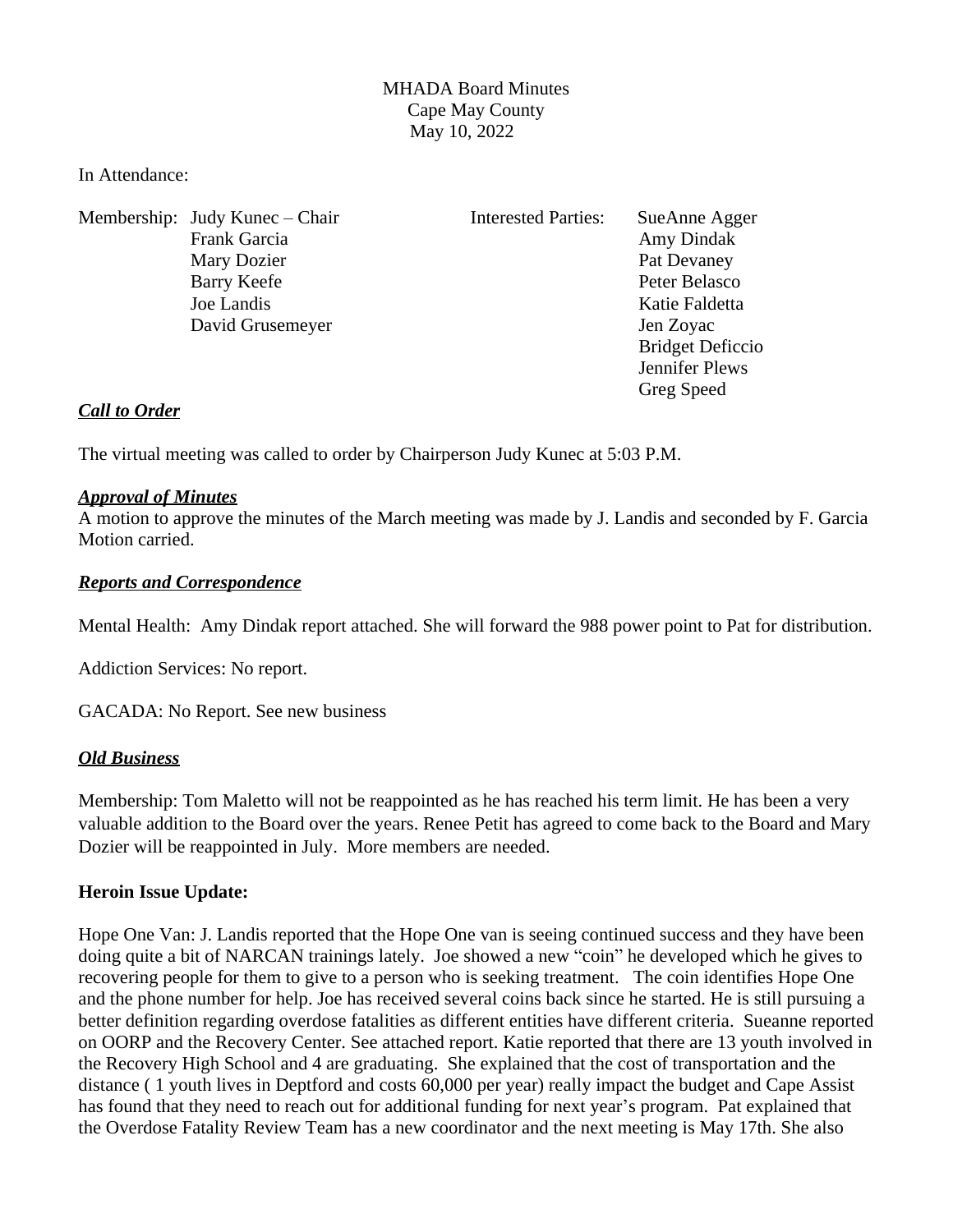reported that the Jail MAT grant has been successful however there are issues getting the invoices from the providers.

## **Community Pop-up Resource Centers:**

Jennifer Plews reported that Acenda is continuing to move forward with its implementation of their SAMSHA grant-funded iComWell program, which stands for Initiative for Community Wellness. They had a session in Whitesboro in March and returned in May. Both sessions went fairly well even with a low turnout. May was supposed to be at the Branches but their building is not yet ready. Woodbine is scheduled for the summer.

### *New Business*

## **We Check For 21:**

P. Belasco presented the status update [see attached] of the FY22 We Check for 21 initiative. P. Belasco outlined that this year's We Check for 21 initiative will be virtual and hosted on the front page of the County's website, where a link will be embedded to J. Vasil's presentation on how to identify fraudulent IDs used to purchase alcohol or to gain entry into an establishment that serves alcohol. The County has purchased and received tote bags that will be filled with a fraudulent ID reference book [donated by Harrison Beverages], a window sticker that outlines the potential consequences individuals who use fraudulent IDs may face, a black light, and Cape Assist's rack card on how to identify signs of employee drug or alcohol misuse.

### **Youth Leadership Grants:**

P. Belasco announced that on 3/28/22 GCADA sent a Letter of Intent for a new 3-year \$12,491.00 grant opportunity, the DMHAS-funded Youth Leadership grant. A handout was distributed as part of the MHADA meeting packet with the details of the grant including the timeframes associated with each grant year, the proposed funding formula, and a synopsis of each Municipal Alliance's proposed program. P. Belasco noted that the funding formula is based on the FY23 Municipal Alliance grant distribution model, so that the DMHAS-funded Youth Leadership grant would be proportional to the amounts distributed in the FY23 Municipal Alliance plan and renewal application. The County is not taking any monies for grant coordination nor the 5% maximum for a county-wide initiative.

P. Belasco noted that there was one programmatic change in the Youth Leadership plan sent out to the Board members prior to the meeting. The Upper-Ocean Municipal Alliance resubmitted their application and changed their intervention to a marijuana and vaping education program for 9th Grade Ocean City High School students to be implemented by Cape Assist.

Afterwards, F. Garcia made a motion to approve Cape May County's FY23 DMHAS-funded Youth Leadership grant amended plan and application to GCADA. J. Landis seconded the motion. Motion carried.

### **Screening Waiver Request:**

Jennifer Plews presented the waiver request by Acenda for screening. The two waivers that have been requested since screening was established in Cape May County are 1. A 24 hour holding bed and 2.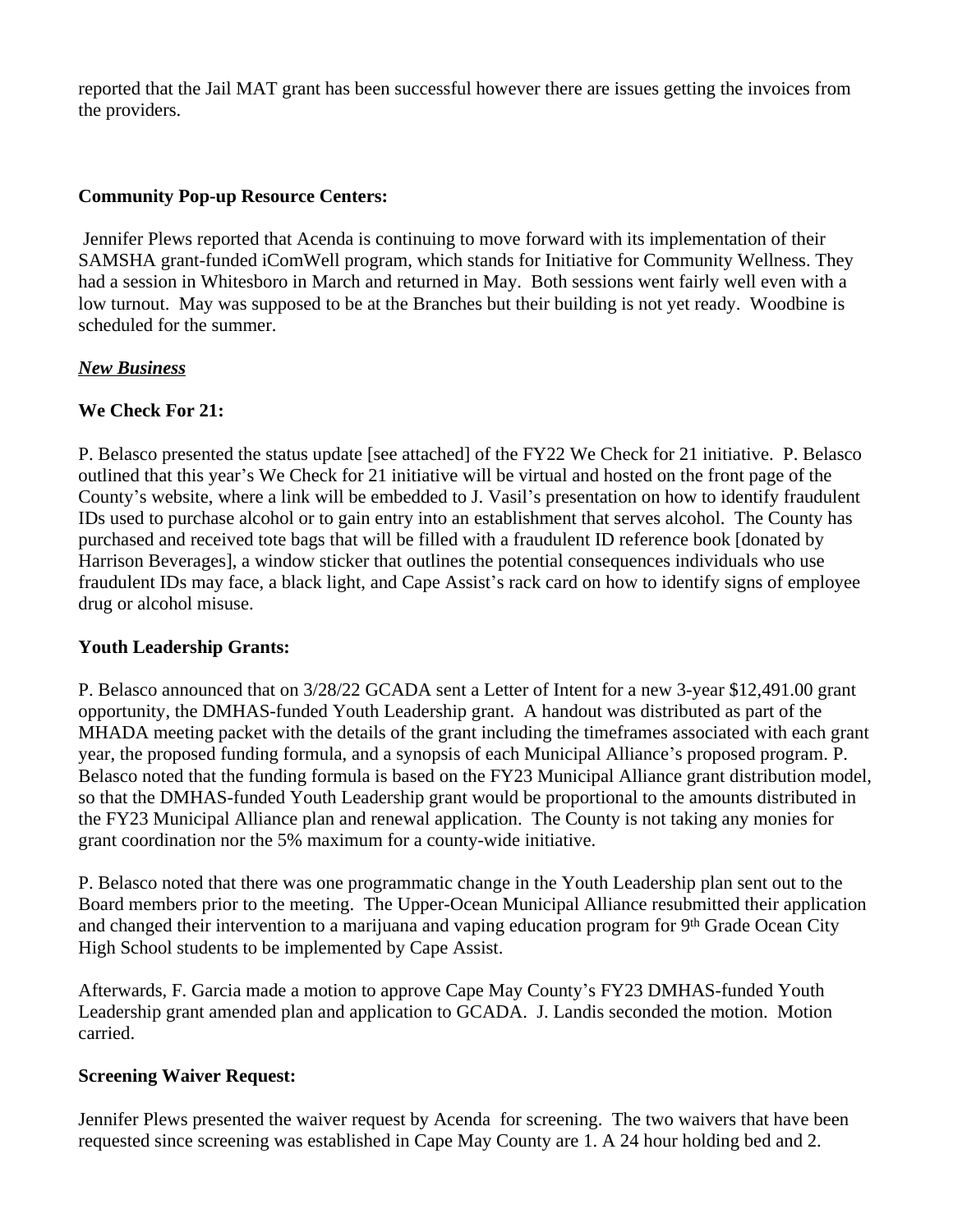Psychiatric in person coverage 24/7. Although psychiatric consultations are available by phone, there is not proper funding to have the psychiatrist come into the hospital.

Jennifer has sent the waiver request to consumer groups and affiliated parties with a 30 day comment period. The Board will meet on June 14<sup>th</sup> to review any comments and make the final decision regarding communication about the waivers with DMHAS.

## **Acenda Contract Review- Deficit funded programs**

Jennifer Plews described the review process for programs that are not fee for service. They are Involuntary Outpatient Commitment (IOC) , Case management for the Homeless (PATH), Intensive Family Support Services (IFSS), Mental Health Intensive Outpatient Program ( MHIOP) and Screening. Jen explained the impact of COVID had on operations- especially staff. The programs were severely challenged and services to Cape May County residents were limited in scope.

With a goal of 70% achievement of the level of service, this is the outcome by program: Screening 70-80% IOC 40% MHIOP 27% PATH 5% IFSS 75% Acute Care Family Support 0%

Acenda and DMHAS will discuss FY23 funding and level of service in the near future.

Jennifer also mentioned that the job market is starting to get back on track and applications are coming in. However, with new programs coming into the county staffing will still remain an issue. Pat will forward the dashboard that was created when the merger occurred. Acenda can complete it and it will measure current wait period, staffing levels etc. With the new EISS program, the dashboard can serve as a base line for the 2022 year.

# **Early Intervention Support Services ( EISS)**

Jennifer Plews reported that Acenda received word that it was awarded the EISS program in late March for 1 million dollars. Since that time the agency has been analyzing possible sites, developing a roll out info campaign and advertising for staff. The program is referred to as an "Acute Care MH" and its purpose is to deflect people from the ER when they are experiencing a mental health crisis to assess if inpatient treatment is necessary.

The program is to be operational within six weeks and will be staffed by a prescriber, 2 clinicians, 2 peer specialists and admin personnel.

# **CASS Minutes:**

P. Belasco reported that the April CASS meeting minutes were sent out in advance of the meeting and requested a unified motion to approve both the minutes and the 5 budget modifications outlined in the minutes. J. Landis so motioned, F. Garcia seconded the motion and the motion carried.